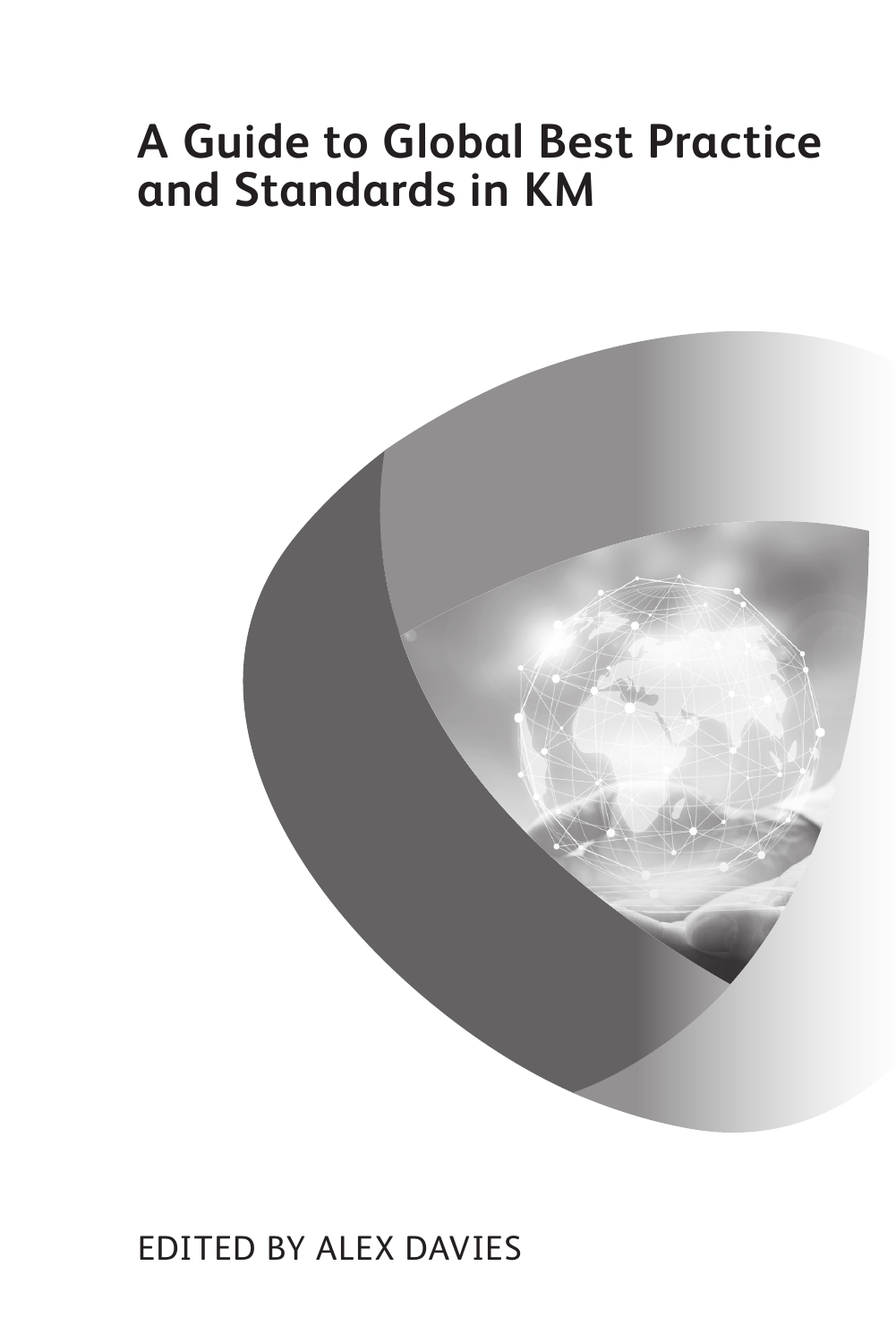#### **Head of events and books**

Leah Darbyshire

**Commissioning editor** Alex Davies

**Editorial assistant** Francesca Ramadan

Published by ARK Group:

UK, Europe and Asia office 5th Floor 10 Whitechapel High Street London, E1 8QS United Kingdom Tel: +44(0) 207 566 5792 publishing@ark-group.com

North America office 4408 N. Rockwood Drive, Suite 150 Peoria IL 61614 United States Tel: +1 (309) 495 2853 publishingna@ark-group.com

www.ark-group.com

Printed by Canon (UK) Ltd, Cockshot Hill, Reigate, RH2 8BF, United Kingdom

ISBN: 978-1-78358-364-5

A catalogue record for this book is available from the British Library

© 2019 ARK Group

All rights reserved. No part of this publication may be reproduced or transmitted in any form or by any means, except in accordance with the provisions of the Copyright, Designs and Patents Act 1988 or under terms of a licence issued by the Copyright Licencing Agency in respect of photocopying and/or reprographic reproduction. Application for permission for other use of copyright material, including permission to reproduce extracts in other published works, should be made in writing to the publishers. Full acknowledgement of author, publisher, and source must be given.

#### DISCLAIMER

This publication is intended as a general guide only. The information and opinions it contains are not intended to provide legal advice. The publishers bear no responsibility for any errors or omissions contained herein.

ARK Group is a division of Wilmington plc. The company is registered in England & Wales with company number 2931372 GB. Registered office: 5th Floor, 10 Whitechapel High Street, London E1 8QS.

VAT Number: GB 899 3725 51.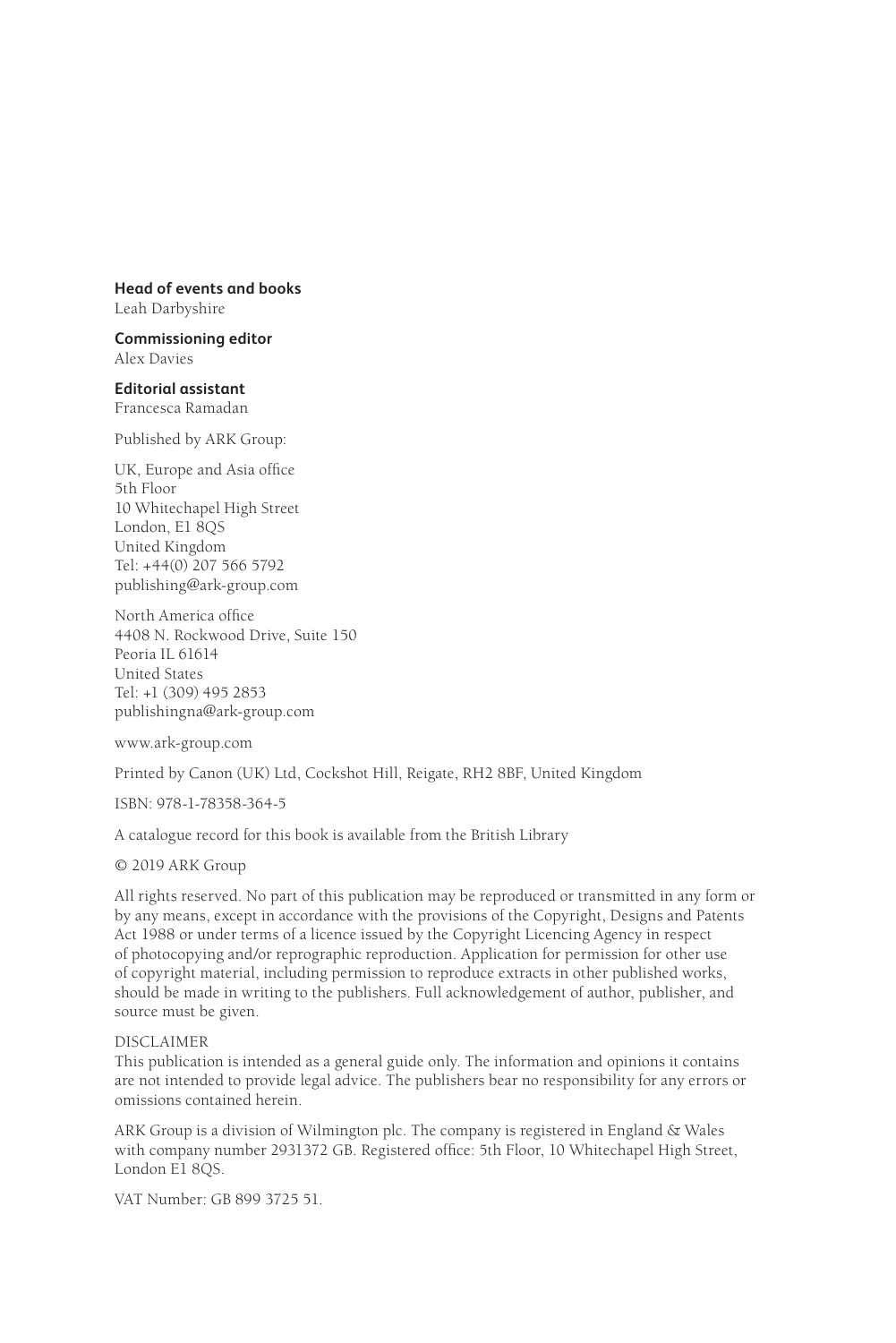## **Contents**

Chapter 1: The evolution of the KM standard *Nick Milton, director and co-founder of Knoco Ltd*

Chapter 2: Guiding principles of the standard *Karen Battersby, director of knowledge management, Freeths*

Chapter 3: Context and culture *Liz Hobbs, project manager, Transport for London*

Chapter 4: Knowledge development and the knowledge lifecycle *Libbie Evans, senior manager, knowledge management, and Meghna Shah, change management and communications manager, TD Bank*

Chapter 5: Knowledge management enablers *Peter Brown, head of performance knowledge, English Institute of Sport*

Chapter 6: Knowledge management culture *Dominique Poole Avery, knowledge manager, Arup*

Chapter 7: Leadership for KM *Karen Elson, major projects consultant and chartered engineer, Olympics Learning Legacy*

Chapter 8: Planning and operating KM *Rupert Ashley Lescott, specialist in knowledge management, Dubai Electricity and Water Authority (DEWA)*

Chapter 9: Performance and improvement *Darryl Wing, director of knowledge management, Fluor*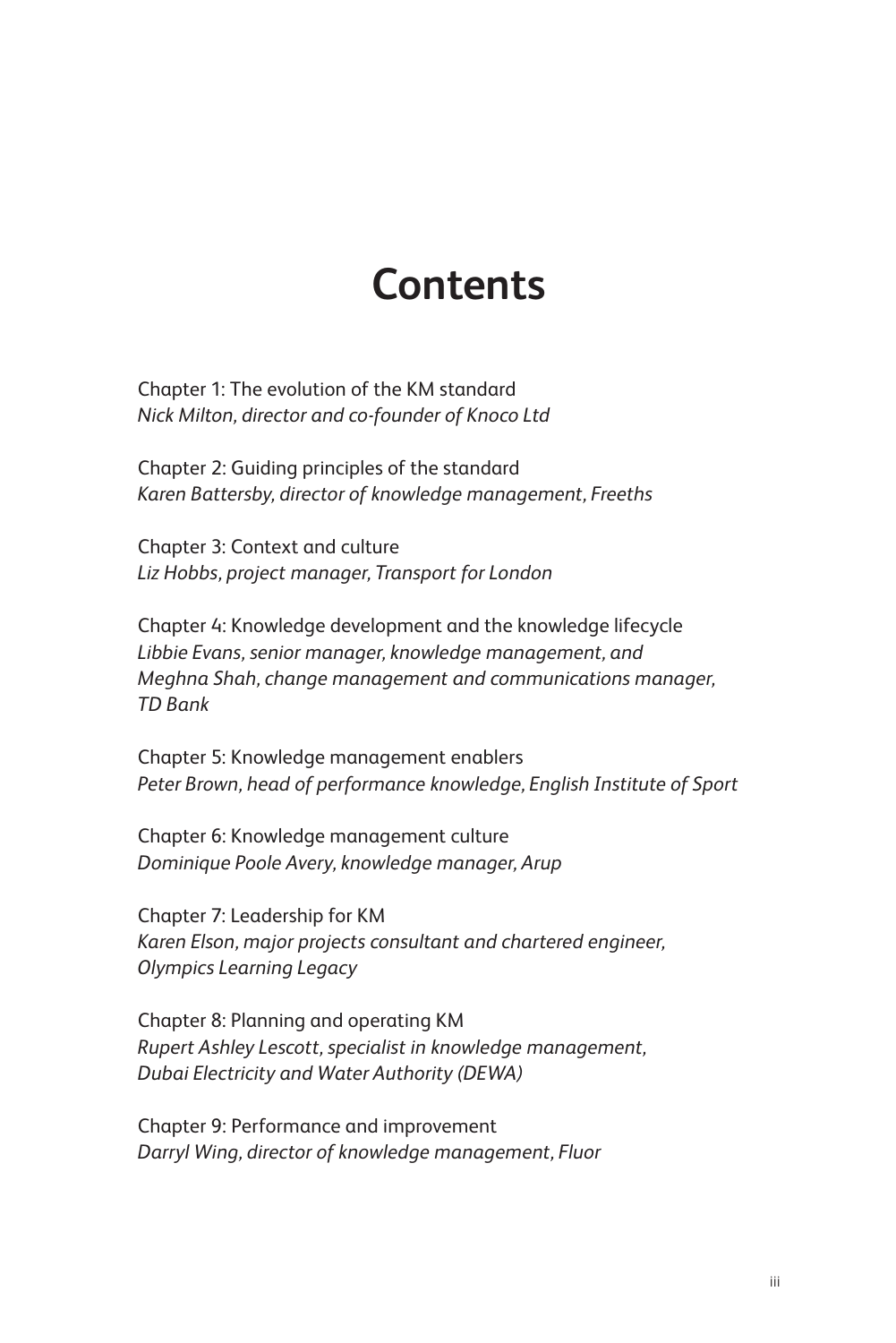Chapter 10: The future of KM *Patrick DiDomenico, chief knowledge officer, Ogletree, Deakins, and James Lee, co-founder and CEO, LegalMation*

Chapter 11: Will the standard do what it needs to do? *Dave Snowden, chief scientific officer, Cognitive Edge*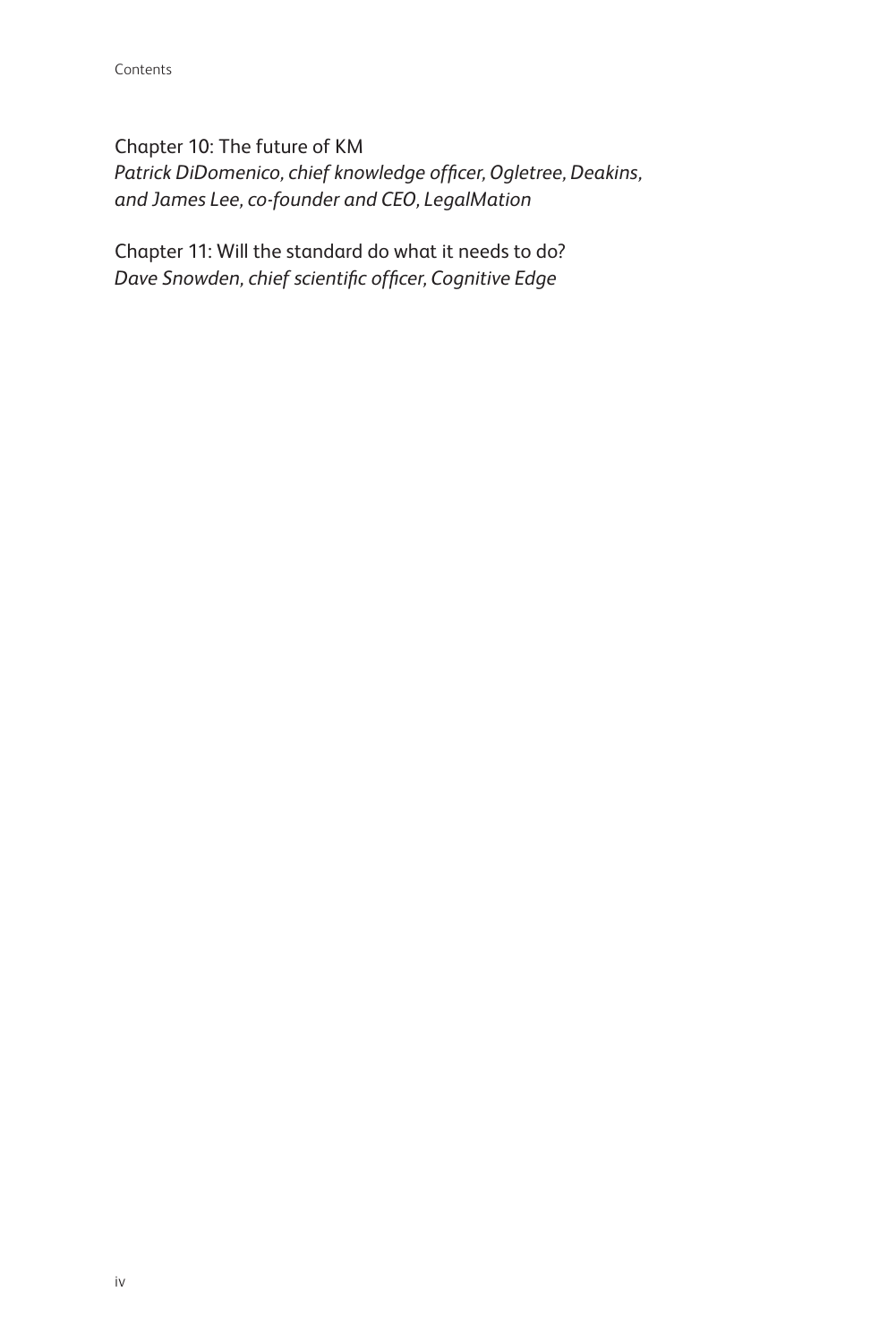### **Executive summary**

In November 2018, the International Standards Organization (ISO) published its new standard on knowledge management – ISO 30401. This is the first standard on knowledge management (KM) ever to be introduced and is global and industry agnostic. The standard came about due to an increasing recognition of the need for, and importance of, Knowledge Management, as well as a certain amount of ambiguity in the understanding of what KM is.

The standard begins by defining eight key principles of knowledge management, which taken together form the basis of best practice in the discipline, before going into prescriptive text about how organizations should carry out KM in practice.

The standard acts as a good guide for an organization of any size, in any sector, located anywhere in the world, to be able to benchmark its KM practices. It also acts as a useful toolkit for organizations that are just beginning their KM journey and need advice on how. This collection of case studies features organizations from many different sectors across the globe that are demonstrating best practice KM. Each case study deals with a different theme expanded upon in the standard, showing how KM is evolving, allowing readers to understand what is required by the new global standard in more practical terms.

The published standard is prescriptive and gives rules and guidelines – this book adds color to the clauses by showing practical examples of the principles of the standard in action.

In Chapter one, Nick Milton – director and co-founder of Knoco Ltd, and a member of the ISO working group for the standard – describes the genesis of ISO 30401, and the various decisions and processes that needed to be followed before the standard was fully drafted, approved, and released. Nick details the national and international bodies that were involved in the drafting process, and the consultative processes adopted to maximize input from KM professionals around the world, including a period of public consultation. He also describes the nature of the document as being a standard for the management system by which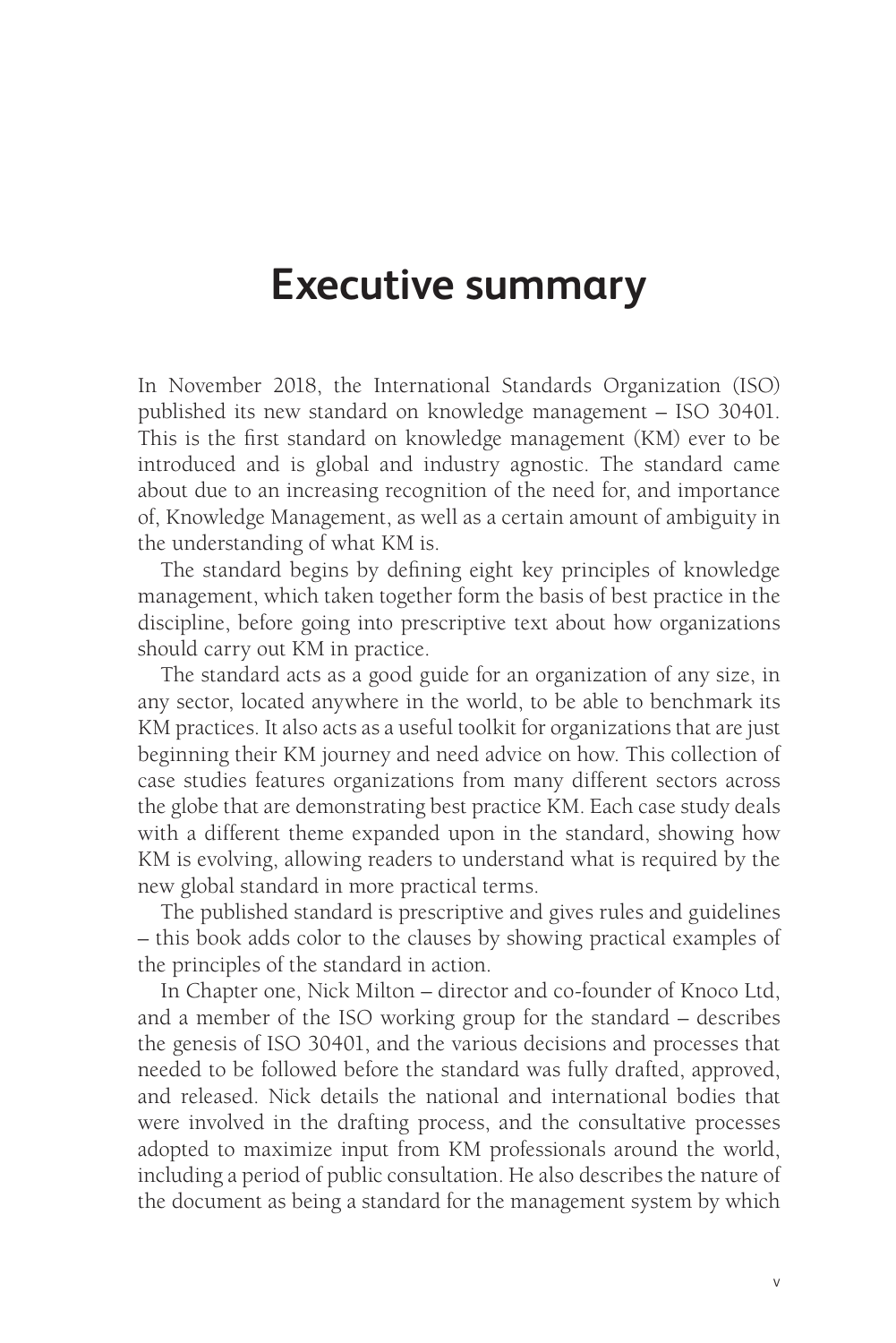KM is governed, rather than a standard approach for managing knowledge. This has major implications over how the standard is applied, and sets constraints on the text within the body of the standard itself.

Chapter two then looks at the eight guiding principles of the standard, which provide a useful checklist for developing or assessing KM in legal practice. This chapter, by Karen Battersby, director of knowledge management at national UK firm, Freeths, examines each of the principles in detail and looks at ways in which law firms already do, or potentially could, implement and embed them within their KM strategies and practice.

The case studies section of the book begins with chapter three by Liz Hobbs of Transport for London (TfL). Following the 2012 London Olympics, TfL underwent a "Transformation Program" called Project Horizon. During this process the Horizon team identified that the organization was not learning lessons or transferring knowledge from project to project. The new Program Management Office (PMO) structure included, for the first time, a knowledge management team to implement systems, processes and most importantly, identify barriers to learning within the organization.

In order to achieve the outcomes identified for the new program, it was essential to understand the organization and the outcomes it was looking to deliver.

As section 4 of the KM Standard identifies, culture is critical to the effectiveness of knowledge management. A pan-TfL working group was therefore formed to establish a baseline, following which a strategy was developed to determine the scope of the new KM system. The output identified that the organization needed a multi-faceted approach rather than just introducing a lessons learned repository. TfL's journey began from that point onwards.

In chapter four, Libbie Evans and Meghna Shah of TD Bank, a subsidiary of the Canadian multinational Toronto-Dominion Bank, describe how TD Legal designed its matter management system (people/process/ technology) to advance the bank's knowledge management objectives. Discussing knowledge development and the knowledge lifecycle, the authors look at how the matter management system became the foundation of its KM system.

In chapter five, Dr Peter Brown – head of performance knowledge for the English Institute of Sport (EIS) and director of the knowledge management consultancy, the Knowledge Podium – describes how the EIS brings to life the knowledge management enablers of its knowledge management system as described in section 4.4.4 of ISO 30401.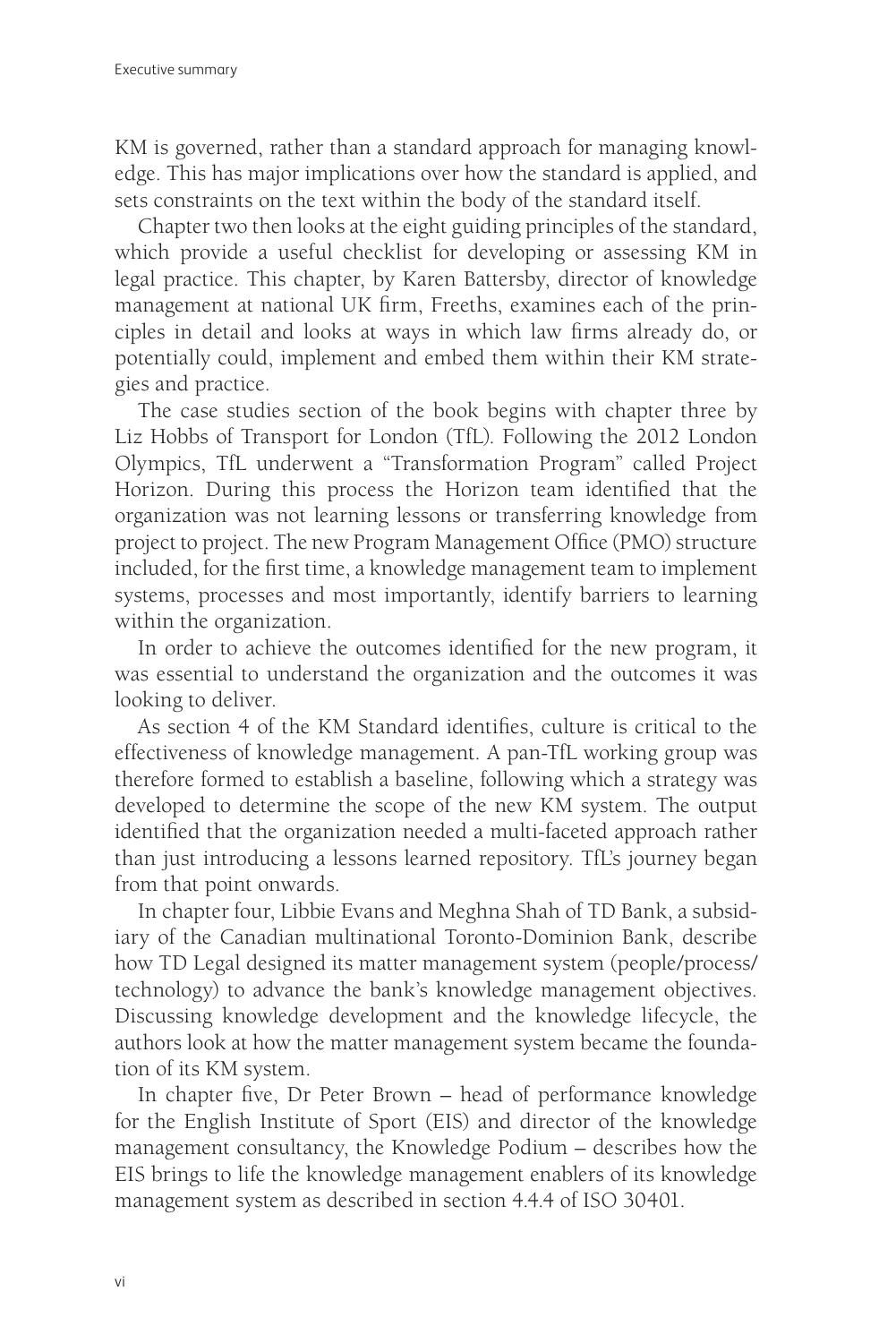The chapter describes the context, nature, and the breadth of knowledge within the EIS and how this is understood and applied to enhance the performance of Great Britain's Olympic and Paralympic athletes on a daily basis. It explains how within the EIS, organic knowledge management succeeds, despite it being voluntary for individuals and teams and with no organizational consequences for non-compliance. The chapter demonstrates how knowledge management within the EIS is viewed and applied using complex adaptive systems and applied with a constraint-led approach to rapid organizational learning.

Design and creativity are at the heart of Arup. Human capital, in the capabilities of every member of Arup staff, is the key to the firm's reputation of quality and innovative excellence. Formalizing the importance of collective knowledge, its access and transfer across to the continued success of the firm, is Arup's strategy for knowledge management, which has developed to systematically address needs on a large scale, invoking principles familiar to knowledge management practitioners, such as the sharing of lessons learned, the development of communities of practice and the user-driven development of knowledge tools to support expertise and good practice sharing.

In chapter six, Dominique Poole Avery and Elena Costello at Arup, provide practical insights into how to encourage and stimulate a culture that intrinsically supports strong knowledge management practices, to better identify critical knowledge programs relevant to needs, and to mobilize senior sponsorship to build an open and collaborative global organizational culture on a large scale.

In chapter seven, Karen Elson, a major projects consultant and chartered engineer with more than 20 years' experience in public and private sector projects, looks at the subject of leadership. The learning legacies for London 2012 and Crossrail were hailed by industry leaders as best practice examples in driving a learning environment for the continued improvement of major projects. Learning legacies share learning from major projects to improve project outcomes, raise the bar in industry, and showcase UK PLC.

At Crossrail, learning legacy was seen as part of the corporate objective to be "world class" and was rolled down into program, project, and personal objectives.

Chapter eight looks at planning and operating KM. Rupert Ashley Lescott, specialist in knowledge management at DEWA – the Dubai Electricity and Water Authority – looks at how to use KM to plan against risks and opportunities, and how testing, adapting and innovating enable long-term KM capability development.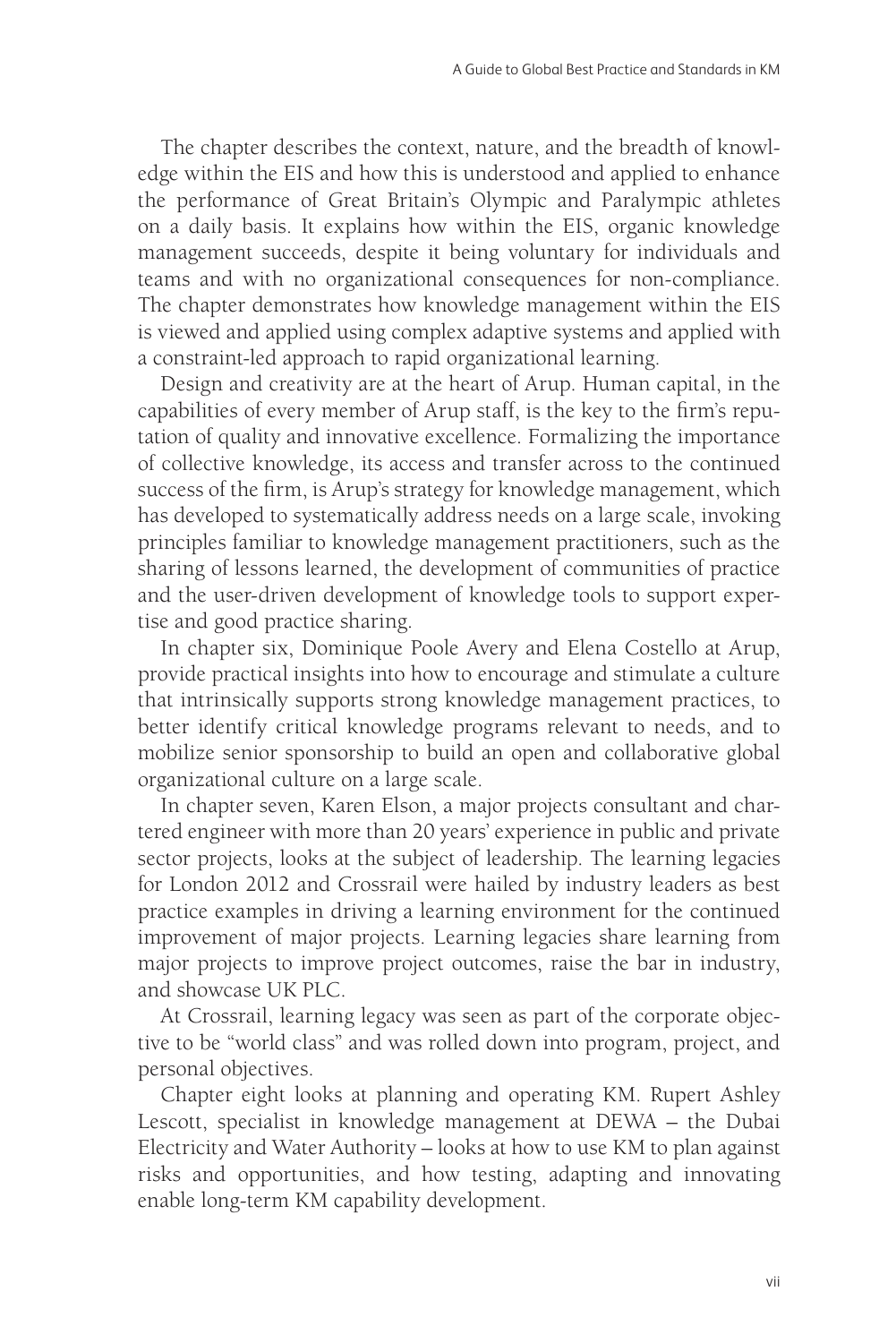Section 10.2 of ISO 30401 states that the organization shall continually improve the suitability, adequacy, efficiency and effectiveness of its knowledge management system, and use monitoring, measurement, analysis and evaluation to do so. In chapter nine, Darryl Wing, director of knowledge management at Fluor Ltd, discusses how the organization changed the way it structured its Lessons Learned program to resonate better with staff.

By renaming the program "Project Experiences and Lessons Learned" with the instruction that any Fluor employee should submit an experience if they felt its outcome could benefit other projects, the company was much more able to engage its learners.

What continues to work well is the capture and promotion of success stories that work their way into the fabric of the organization. Over time, the hope is that employees won't question whether completing the experience submittal and approval process is worth the time because the culture of the organization puts such an expectation on improvement that it's simply a natural part of their work process.

Chapter ten discusses current and future trends in knowledge management. Authors Patrick DiDomenico, chief knowledge officer of Ogletree, Deakins, Nash, Smoak & Stewart, PC, and James Lee, CEO and co-founder of LegalMation, share their views on this topic in light of their recently-formed partnership. They discuss the recently-published ISO standard and how it will impact or cultivate information sharing and innovation. Using Ogletree Deakins as a case study, the authors discuss how knowledge development is cultivated via the leaders and enablers within the context of its firm culture as they evaluate and adopt innovative platforms such as LegalMation.

To conclude the book, Dave Snowden, chief scientific officer at Cognitive Edge, looks at the Standard with a critical eye, asking if it will actually do what the KM community needs it to do.

This concluding chapter examines the latest knowledge management standard through this lens. Does it have utility? If so, what are its limits?

This book shows you ISO 30401 in application, enabling you to decide whether you should apply it to your own organization, wholly or in part. More crucially, *A Guide to Global Best Practice and Standards in KM* allows you to benchmark your own knowledge initiatives against best in breed global examples.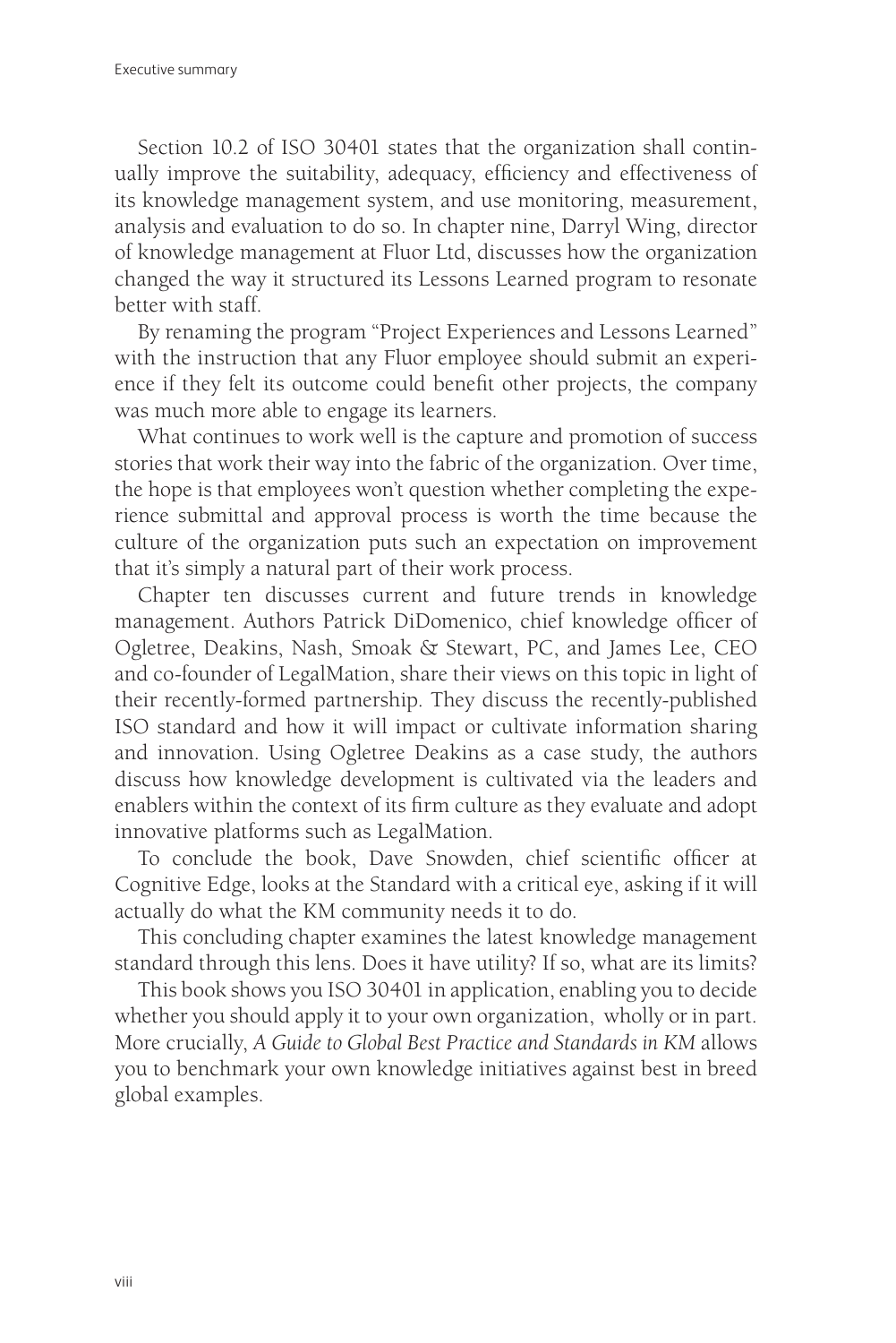### **About the authors**

**Karen Battersby** is the director of knowledge management at national firm, Freeths, and is responsible for the firm's knowledge management, library, and legal learning and development. She has many years' experience in knowledge management, as well as a commercial lawyer, having practised both in private practice and in-house. Karen is an experienced lecturer and trainer, having taught everything from legal CPD courses to MBA qualifications to lawyers and other professionals. She has also taught KM at MBA level at Henley and she established the UK's first postgraduate qualification in knowledge management for legal practice at Nottingham Law School. Karen also developed one of the UK's first webinar and online learning businesses for the legal profession.

**Dr Peter Brown** is head of performance knowledge at the English Institute of Sport, the science, medicine and technology provider to GB Olympic and Paralympic athletes, and works with all departments of the UK high performance system to drive the design and delivery of the knowledge management and organizational learning strategy.

Peter is also the founder and director of knowledge management and organizational learning consultancy, the "Knowledge Podium," where, using a unique complex adaptive systems lens, he advises elite sport and high performance organizations on accelerating knowledge transfer and rapid learning to maximize their organizational capability.

Peter has worked with many of Great Britain's Olympic and Paralympic sports. He worked with Team GB and Paralympics GB in the preparation for the Rio 2016 Olympic Games and leads the Team GB approach to knowledge transfer for the Tokyo 2020 Olympic Games. He has over 15 years' consulting in high performance sport. Peter has been invited to speak at numerous KM and workplace learning conferences, has published peer-reviewed journal articles related to sport, complexity, and learning and is an authorized CYNEFIN trainer.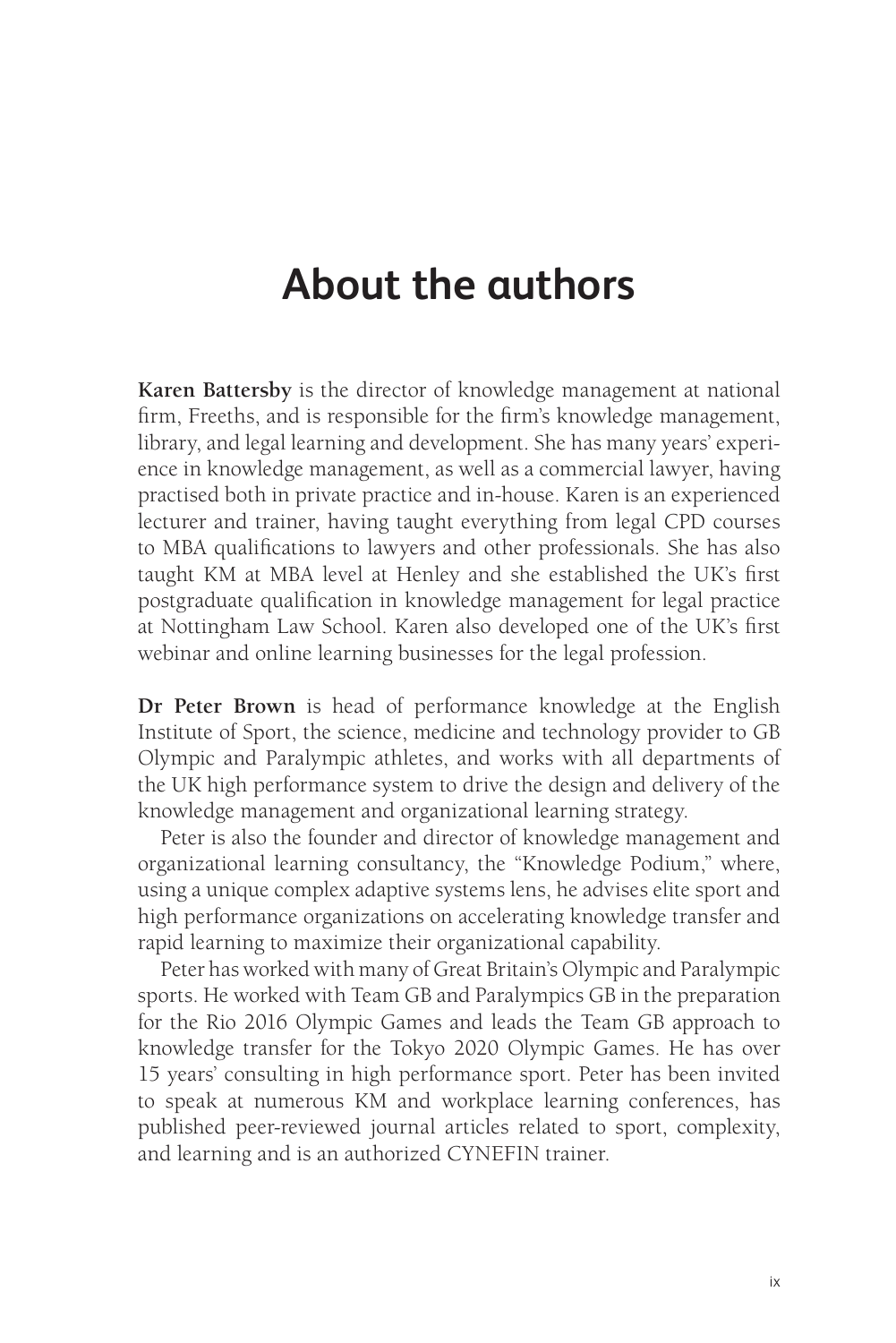**Elena Costello** is an expert in knowledge management; combining her formative career as a project engineer and qualifications as a project manager to ensure a relevant foundation of knowledge management that brings added value to projects. In addition to having delivered a wide range of multidisciplinary projects in energy, education, transport, maritime, and healthcare sectors, Elena has steered the direction of internal and external knowledge management consulting work as well as research. In taking a project benefits and result-oriented approach, she has managed the successful engagement of critical stakeholders to successfully develop various programs within Arup's knowledge management strategy, while working on external knowledge management consulting commissions.

**Patrick DiDomenico** is chief knowledge officer for Ogletree, Deakins, Nash, Smoak & Stewart, PC, an international labor and employment law firm with 900 attorneys in more than 50 offices. Patrick also serves on the firm's technology strategy committee, research and development council, and innovation summit committee. Before his knowledge management career, he was a practicing litigation attorney for more than eight years. Author of the book "Knowledge Management for Lawyers," published by the American Bar Association, Patrick has been in the legal knowledge management industry since 2005. He is the recipient of the 2013 ILTA Knowledge Management Professional of the Year Award.

In his spare time, Patrick publishes the LawyerKM blog (www. LawyerKM.com), tweets as @LawyerKM, manages the 10,000 member Knowledge Management for Legal Professionals LinkedIn group, the 6,700 member Legal Project Management LinkedIn group, and the 600 member Artificial Intelligence for Legal Professionals LinkedIn group, all of which he founded. He is a fellow in the College of Law Practice Management, a frequent speaker on KM, legal technology, and legal innovation topics, and an advisor to legal technology start-ups.

**Karen Elson** is a major projects consultant and chartered engineer with more than 20 years' experience in public and private sector projects. She has led the implementation of innovative and award winning learning legacy programs across the UK's construction industry, including the Olympics, Crossrail, the Major Projects Knowledge Hub, and more recently developing the brief for learning legacy on the Palace of Westminster refurbishment and renovation program. Karen runs her own management consultancy business with two business partners and a select group of associates, delivering improvements in major projects through focus on knowledge, networks, and behaviors.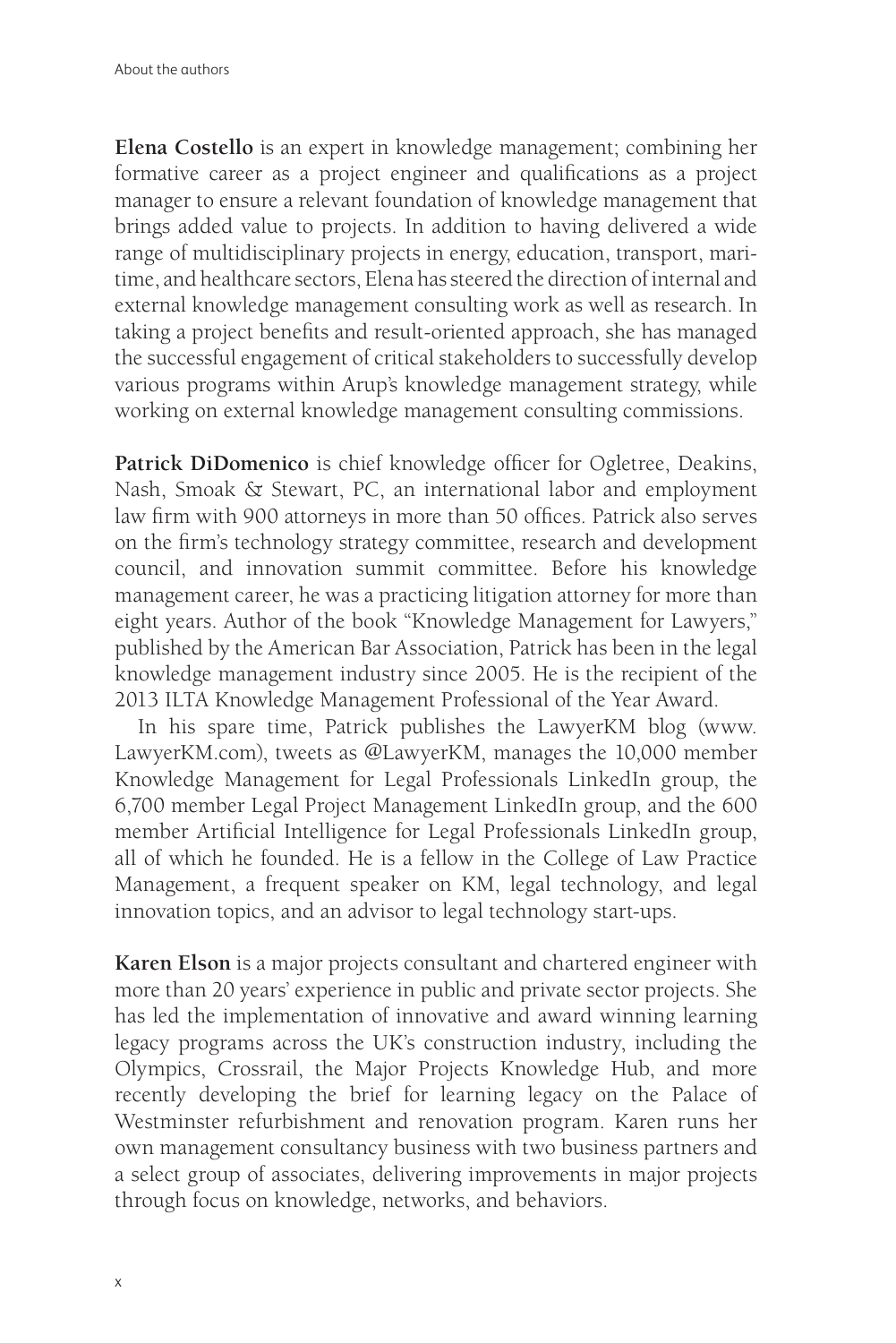**Liz Hobbs**, project manager for London Overground, has more than 18 year's experience in the transport sector involved in major projects and has taken Transport for London (TfL)'s knowledge management initiative from a standing start to embedding the strategy within the first four years. She is responsible for driving the transformation of the culture, systems, and processes that underpin the successful delivery of knowledge management in the organization. She has developed the use of lessons learned plans and strategies and seen successful implementation show that learning has created efficiencies and savings across the organization.

Being passionate about knowledge sharing, Liz is a member of a number of external groups, including the Crossrail Learning Legacy Executive Steering Group.

**James M Lee** is co-founder and CEO of LegalMation. He is a founding partner of LTL Attorneys LLP, a nationally recognized litigation boutique. As an experienced litigator, he has tried numerous cases in federal and state courts. He has been recognized as a top business litigator by various legal publications including the *National Law Journal*. James has served as lead counsel to a number of Fortune and multinational clients including Wal-Mart, Thomson Reuters, Symantec, and VIZIO. He was formerly associated with litigation powerhouse Quinn Emanuel before co-founding LTL Attorneys. He is a frequent and noted speaker and commentator in the field of AI and innovations in the field of law. At LegalMation, James serves as the key driver of the company's vision and strategy.

**Nick Milton** is director and co-founder of Knoco Ltd, with over 25 years' experience in knowledge management. Working with Knoco Ltd, Nick has helped develop and deliver KM strategies, implementation plans, and services in a wide range of different organizations around the globe. He has a particular interest in Lessons Learned programs, and has managed major lessons capture programs, particularly in the area of mergers and acquisitions, and high technology engineering.

Prior to founding Knoco, Nick spent two years at the center of the team that made BP the leading KM company in the world at the time; acting as the team knowledge manager, developing and implementing BP's knowledge of "how to manage knowledge", and coordinating the BP KM Community of Practice.

**Dominique Poole Avery** is Arup's global knowledge manager, responsible for the knowledge strategy that defines the practices, tools and